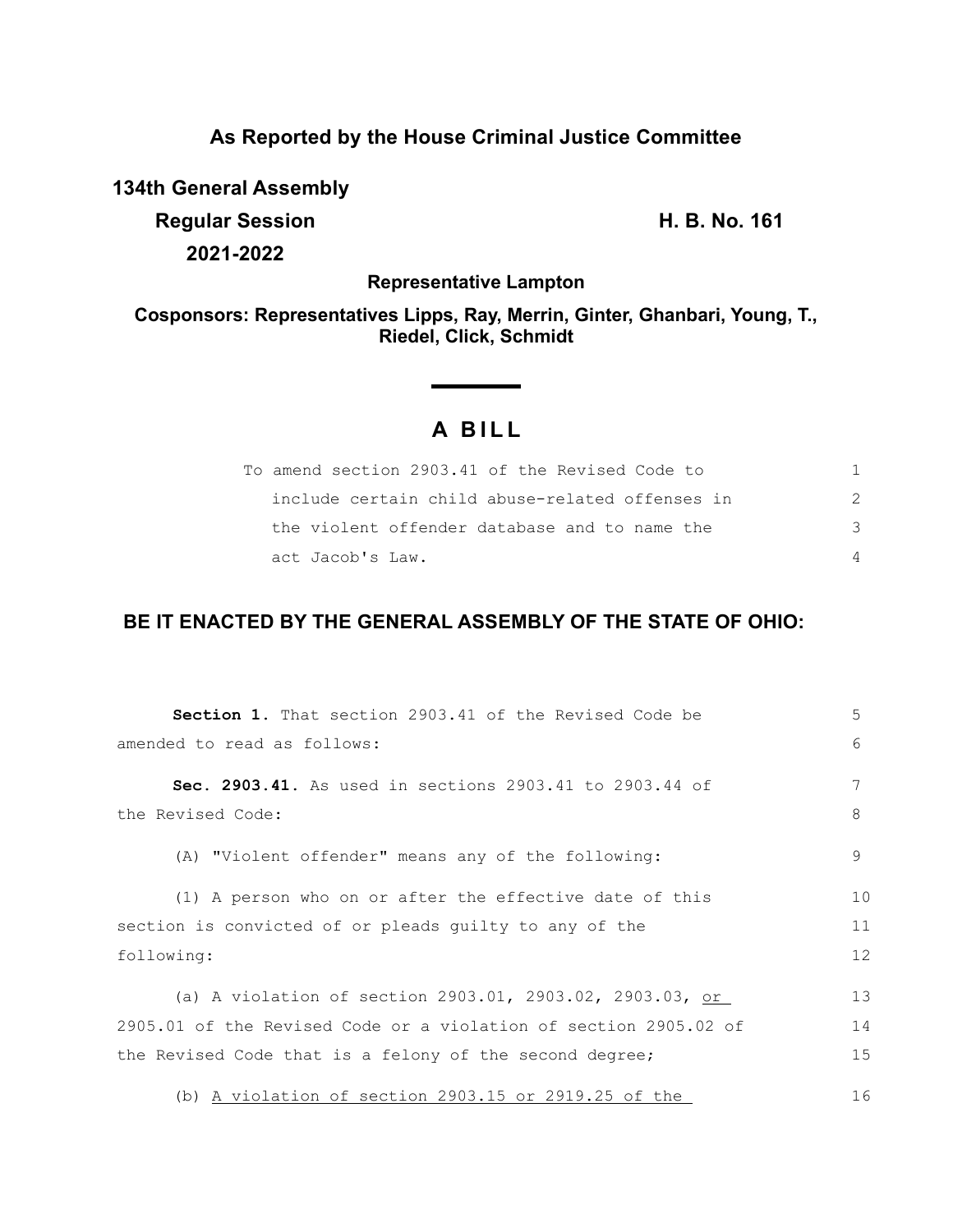Revised Code that was committed when the offender was eighteen

| years of age or older and that involved a victim who was under   | 18 |
|------------------------------------------------------------------|----|
| fourteen years of age at the time of the offense;                | 19 |
| (c) Any attempt to commit, conspiracy to commit, or              | 20 |
| complicity in committing any offense listed in division (A) (1)  | 21 |
| (a) $or$ (b) of this section.                                    | 22 |
| (2) A person who on the effective date of this section has       | 23 |
| been convicted of or pleaded quilty to an offense listed in      | 24 |
| division (A)(1) of this section and is confined in a jail,       | 25 |
| workhouse, state correctional institution, or other institution, | 26 |
| serving a prison term, term of imprisonment, or other term of    | 27 |
| confinement for the offense.                                     | 28 |
| (B) "Community control sanction," "jail," and "prison"           | 29 |
| have the same meanings as in section 2929.01 of the Revised      | 30 |
| Code.                                                            | 31 |
| (C) "Out-of-state violent offender" means a person who is        | 32 |
| convicted of, pleads quilty to, has been convicted of, or has    | 33 |
| pleaded guilty to a violation of any existing or former          | 34 |
| municipal ordinance or law of another state or the United        | 35 |
| States, or any existing or former law applicable in a military   | 36 |
| court or in an Indian tribal court, that is or was substantially | 37 |
| equivalent to any offense listed in division (A) (1) of this     | 38 |
| section.                                                         | 39 |
| (D) "Qualifying out-of-state violent offender" means an          | 40 |
| out-of-state violent offender who is aware of the existence of   | 41 |
| the violent offender database.                                   | 42 |
| (E) "Post-release control sanction" and "supervised              | 43 |
| release" have the same meanings as in section 2950.01 of the     | 44 |
| Revised Code.                                                    | 45 |

17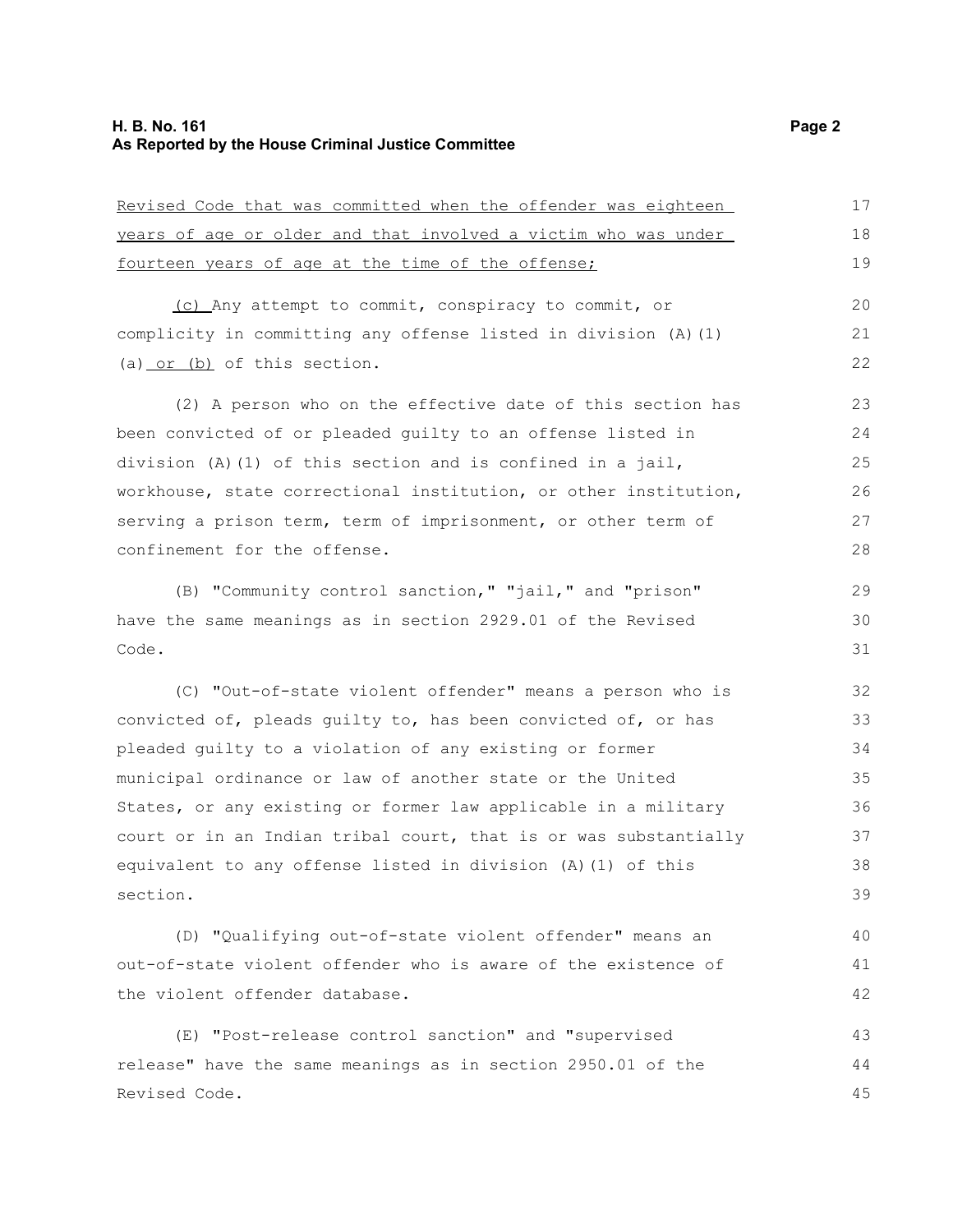## **H. B. No. 161 Page 3 As Reported by the House Criminal Justice Committee**

(F) "Change of address" means a change to a violent offender's or out-of-state violent offender's residence address, employment address, or school or institution of higher education address. 46 47 48 49

(G) "Violent offender database" means the database of violent offenders and out-of-state violent offenders that is established and maintained by the bureau of criminal identification and investigation under division (F)(2) of section 2903.43 of the Revised Code, that is operated by sheriffs under sections 2903.42 and 2903.43 of the Revised Code, and for which sheriffs obtain information from violent offenders and out-of-state violent offenders pursuant to sections 2903.42 and 2903.43 of the Revised Code. 50 51 52 53 54 55 56 57 58

(H) "Violent offender database duties" and "VOD duties" mean the duty to enroll, duty to re-enroll, and duty to provide notice of a change of address imposed on a violent offender or a qualifying out-of-state violent offender under section 2903.42, 2903.421, 2903.43, or 2903.44 of the Revised Code.

(I) "Ten-year enrollment period" means, for a violent offender who has violent offender database duties pursuant to section 2903.42 of the Revised Code or a qualifying out-of-state violent offender who has violent offender database duties pursuant to section 2903.421 of the Revised Code, ten years from the date on which the offender initially enrolls in the violent offender database. 64 65 66 67 68 69 70

(J) "Extended enrollment period" means, for a violent offender who has violent offender database duties pursuant to section 2903.42 of the Revised Code or a qualifying out-of-state violent offender who has violent offender database duties pursuant to section 2903.421 of the Revised Code, the offender's 71 72 73 74 75